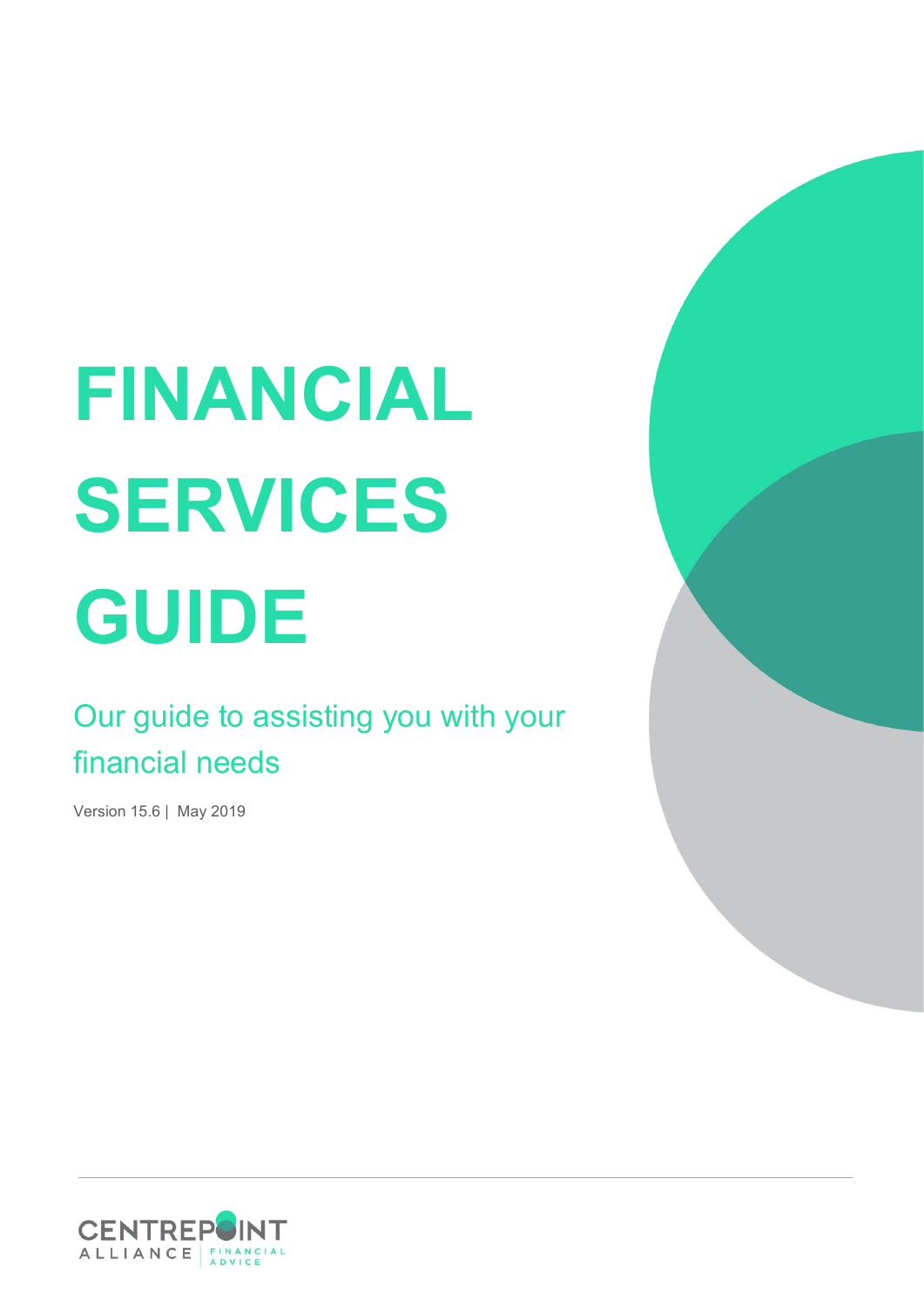# **LET US GUIDE YOU**

The purpose of this Financial Services Guide (FSG) is to help you make an informed decision about the services we offer and whether they are suited appropriately to meet your needs. This FSG provides you with important information on how to engage with one of our advisers.

This FSG should be read in conjunction with the Adviser Profile and covers the following:

- Information about Professional Investment Services as a licensee
- Details on how you may instruct your adviser
- Who will be responsible for providing the financial services
- Details of the financial services and/or products Professional Investment Services can provide
- The documents you may receive
- Remuneration received by your adviser
- Other forms of remuneration or benefits
- Privacy (i.e. collection and handling of your personal information)
- The complaints procedure
- Compensation arrangements in place

Please take the time to review this document before engaging our services.

Throughout this FSG, Professional Investment Services Pty Ltd ( Professional Investment Services) is referred to as "we", "us", "our" or any variations. The term "adviser" refers to Professional Investment Services' authorised representatives.

Professional Investment Services Pty Ltd (ABN 11 074 608 558), is an Australian Financial Services Licensee (AFSL No.234951)

Distribution of the Financial Services Guide (version 15.6) by the providing entity has been authorised by Professional Investment Services. Authorisation date: May 2019

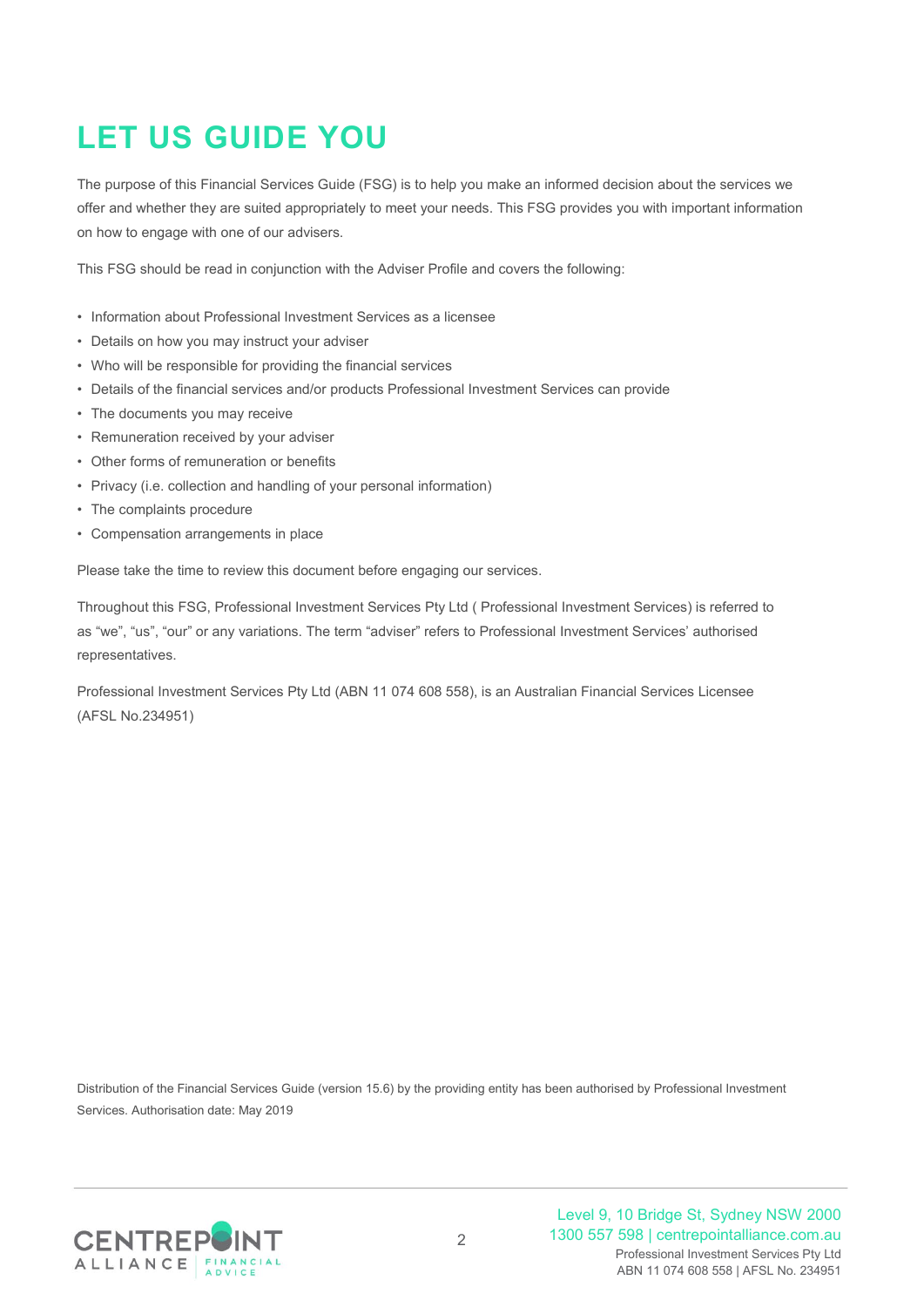### Who we are and what we stand for

As an Australian Financial Services (AFS) Licence holder, Professional Investment Services is a wholly owned subsidiary of Centrepoint Alliance Limited (Centrepoint Alliance), an ASX listed company.

Our mission at Professional Investment Services is to provide retail clients like yourself with high quality advice that you can rely on to help remove uncertainty in your life, thus positioning you to meet your needs and objectives.

#### Our responsibility

Your adviser provides financial advice and services on behalf of Professional Investment Services and accordingly we are responsible for the financial advice and services they provide.

Our advisers are committed to providing quality financial advice and a wide choice of products and/or services to suit individual client circumstances.

Your adviser is obliged by law to act in your best interests and provide appropriate advice, when providing financial advice to you.

As part of our commitment to you, Professional Investment Services advisers adhere to the Codes of Ethics/Conduct of professional associations such as the Financial Planning Association of Australia and the Association of Financial Advisers.

#### The adviser profile

Prior to providing any personalised financial advice products and/or services our advisers are required to provide you with a copy of this FSG along with an Adviser Profile.

The Adviser Profile contains important information about your adviser. This includes their Authorised Representative number and/or Corporate Authorised Representative number (if applicable), accreditations, qualifications and experience, areas of advice and types of financial services they can provide, details of how they get paid and fees that you may be charged.

If you have not received an Adviser Profile, please ask your adviser for a copy or contact us (see page 7 for contact details).

#### What we can provide

Professional Investment Services is licensed to provide financial product advice on the following services:

- Wealth creation strategies
- Life insurance advice
- Superannuation strategies
- Debt reduction strategies
- Cash flow management
- Retirement planning
- Aged care strategies
- Estate planning strategies
- Tax (financial) advice

We can advise in the following products:

- Basic deposit products
- Debentures, stocks and bonds
- Life insurance (personal and business)
- Managed investments
- Investor Directed Portfolio Services (IDPS)
- Retirement Savings Accounts (RSA)
- **Securities**
- **Derivatives**
- Standard margin lending
- **Superannuation**
- Self-managed superannuation

Centrepoint Alliance maintains an Approved Product List (APL). Subject to attaining required accreditation, your adviser is able to recommend any product on the Centrepoint Alliance APL.

There may be instances where your adviser will need to consider products outside of the APL. In these cases, your adviser may apply to Centrepoint Alliance's Research Department to obtain a one-off product approval.

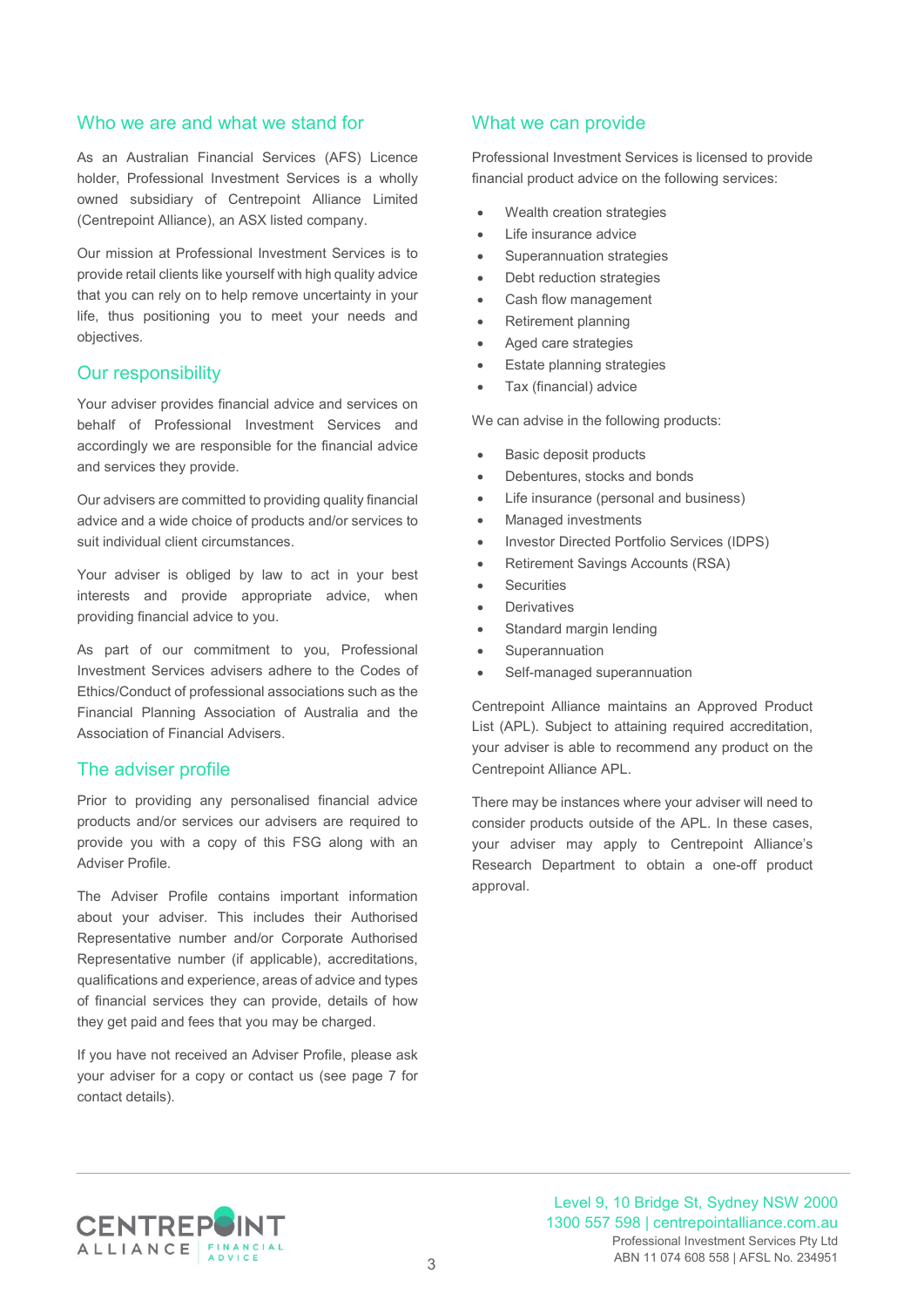## Documents you may receive

Where you decide to obtain personal financial advice, your adviser will need to determine your needs, objectives and relevant financial circumstances.

At the initial advice appointment, your adviser will typically gather the relevant information by using a client data collection form. You will be asked to provide accurate information about your personal and financial situation and keep your adviser informed of any changes to your relevant circumstances.

Your adviser will also need to verify your identity.

When your adviser provides personal financial advice to you, you may receive one or more of the following documents:

- Letter of Engagement
- Statement of Advice (SoA)
- Record of Advice (RoA)
- Product Disclosure Statement (PDS)
- Fee Disclosure Statement (FDS)
- **Renewal Notice**

The SoA will set out the advice that has been tailored to your specific circumstances and provide you with details of all relevant disclosures including details of any remuneration payable.

Where you receive ongoing or further advice a RoA may be provided.

A PDS will be provided if a product recommendation is made and includes detailed information on the financial product including features, benefits, conditions, costs and cooling off rights (if applicable).

An FDS will be issued to you in instances where you enter into an Ongoing Fee Arrangement with your adviser for a period greater than 12 months. The FDS will contain information about the services you were entitled to receive, the services you actually received and the fees you paid during the period. The FDS will be provided to you annually.

Should you commence an ongoing fee arrangement for the first time after 1 July 2013, your adviser will also issue a Renewal Notice every 2 years. The Renewal Notice will give you the option of renewing the ongoing fee arrangement.

You may request in writing a copy of any advice document up to seven (7) years after the advice has been given.

#### How to give instructions

Your adviser may accept your instructions by phone, letter, email or fax. In some instances, your adviser can only accept written instructions from you and they will let you know when this occurs.

#### Your privacy

Your adviser is required to maintain physical or electronic records of documentation for any financial advice given to you, including information that personally identifies you and/or contains information about you.

These records are required to be retained for at least seven (7) years. If you want to access your personal information at any time, please let us know.

You have the right to not provide personal information to your adviser. However, in this case, your adviser will warn you about the possible consequences and how this may impact on the quality of the advice provided. Additionally, your adviser may also decline to provide advice if they feel they have insufficient information to proceed.

Professional Investment Services respects your privacy and is committed to protecting and maintaining the security of the personal and financial information you provide us. For detailed information on how we handle your personal information, please see our Privacy Policy.

This Policy is located at:

[centrepointalliance.com.au/privacy-policy](http://www.centrepointalliance.com.au/privacy-policy/)

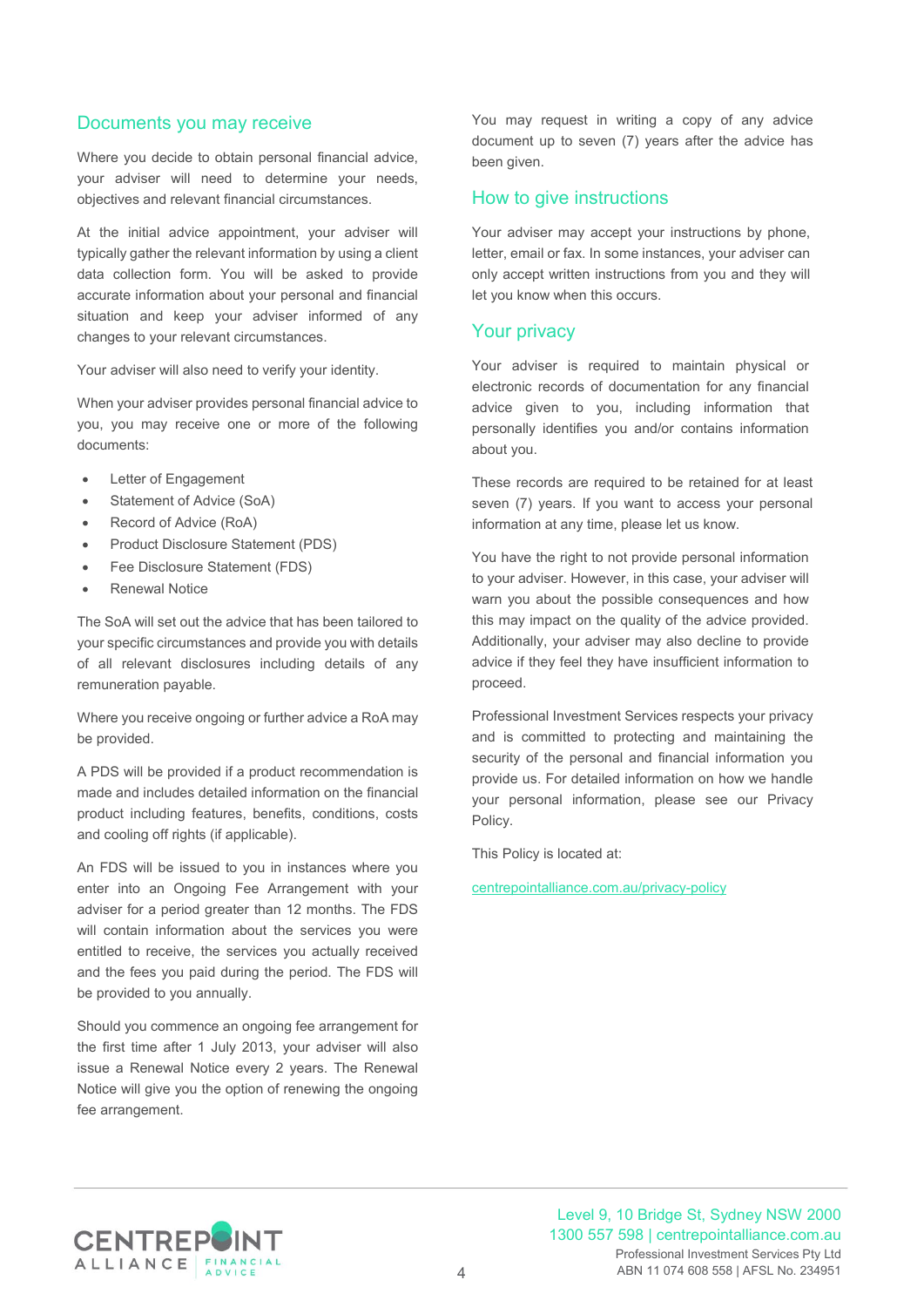## Disclosure of information

Throughout the advice process, your personal information may be disclosed to other services providers. These may include:

- Financial product providers
- Financial planning software providers
- Administration and paraplanning service providers

Centrepoint Alliance and its related companies may engage third party service providers to assist in the provision of products or services.

Some services may require disclosure of personal information to service providers outside Australia including the Philippines, Vietnam, Malaysia, India and potentially other countries in South East Asia. The purpose of such disclosure is to facilitate the provision of financial services including the preparation of financial advice documents for Professional Investment Services advisers.

Some Professional Investment Services advisers may enter into their own outsourcing arrangements to countries other than the Philippines, Vietnam, Malaysia, India and potentially other countries in South East Asia. If so, the advisers concerned will disclose these arrangements separately to you.

All reasonable steps will be taken to ensure that offshore service providers comply with the Privacy Act 1988.

### Adviser remuneration

The cost of providing a financial product or service to you will depend on the nature and complexity of the advice, financial product and/or service provided. Generally, whenever your adviser provides a recommendation for a financial product or service, your adviser may be remunerated through either:

- An initial fee for service; or
- An ongoing fee for service; or
- A contribution fee or implementation fee; or
- Commission payments from product providers where applicable; or
- A combination of any of the above.

All fees or commissions are initially paid to Professional Investment Services before being distributed in full to your adviser or to the relevant Practice.

## Licensee remuneration

Professional Investment Services receives a flat fee plus a fixed Professional Indemnity insurance fee per authorised representative for the provision of services required under its Australian Financial Services Licence.

#### **Referrals**

Should you be referred to your adviser by a third party, such as an Accountant or Mortgage Broker, the third party may receive a fee for the referral. You will receive more detailed information concerning any referral fee in your SoA or other relevant document.

#### Other forms of remuneration or benefits

Professional Investment Services and/or its advisers may receive non-monetary benefits where:

- The amount is less than \$300 and identical or similar benefits are not given on a frequent basis;
- The benefit has a genuine education or training purpose (including attendance to conferences) and is relevant to providing financial product advice; and/or
- The benefit consists of the provision of information technology software or support and is related to the provision of financial product advice in relation to the financial products issued or sold by the benefit provider

Payments or benefits received are disclosed in a register. A copy of the register is available upon request.

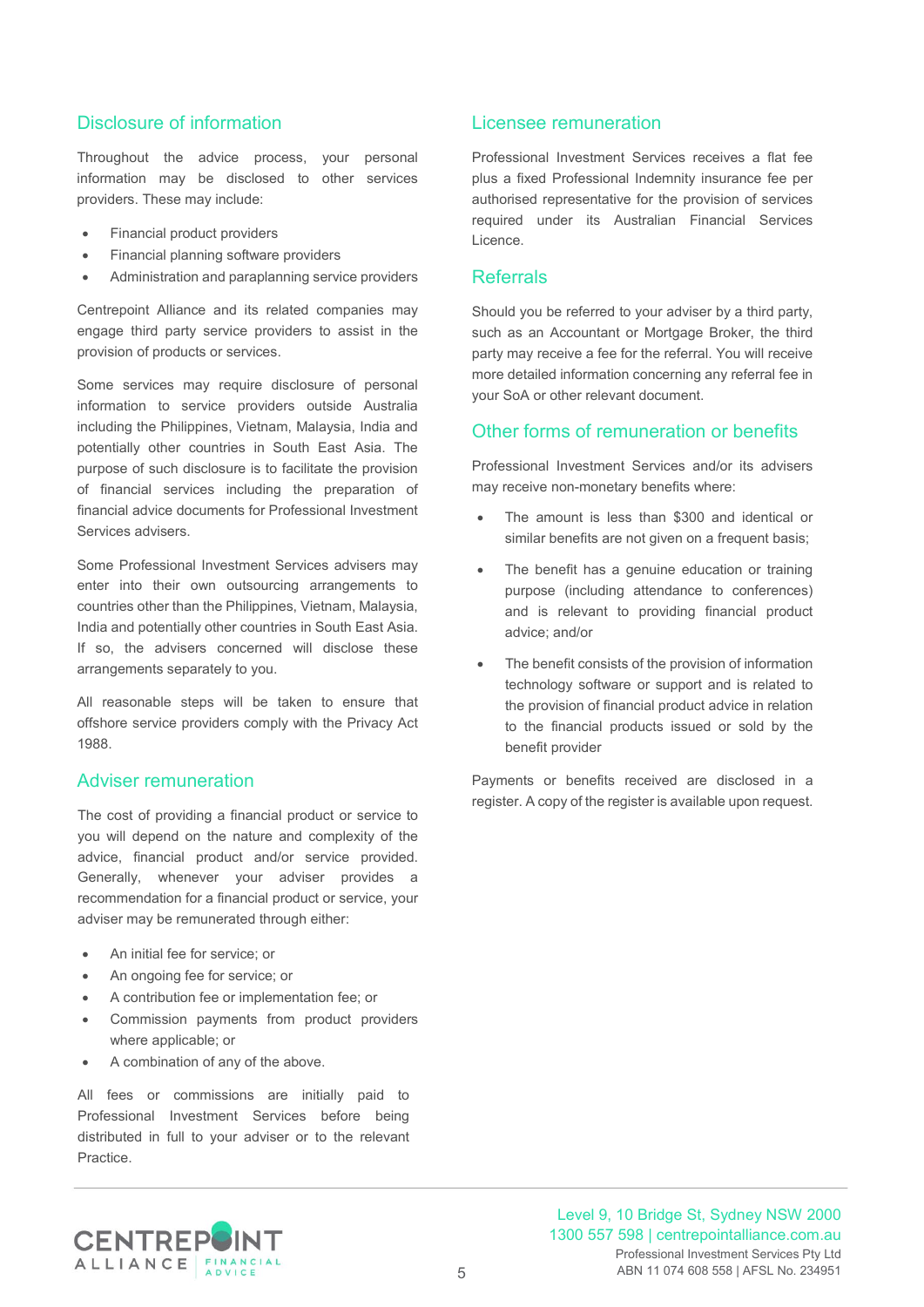# Related companies

As noted earlier, Professional Investment Services is a wholly owned subsidiary of Centrepoint Alliance Limited (Centrepoint Alliance), an ASX listed company.

Centrepoint Alliance is also the ultimate holding company of a number of other related bodies corporate.

Following is a listing of those Centrepoint Alliance entities that you are most likely to engage with:

- Associated Advisory Practices Pty Ltd (AAP)
- Centrepoint Wealth Pty Ltd
- Alliance Wealth Pty Ltd
- Investment Diversity Pty Ltd
- Ventura Investment Management Ltd
- Centrepoint Alliance Lending Pty Ltd
- xseedwealth pty ltd

Ventura Investment Management Ltd and Investment Diversity Pty Ltd may be eligible to receive various investment related fees as specified in the relevant PDS if you invest in any of their products:

- Investment Exchange
- Annex
- **Mentor**
- Assemble and Pre-Assemble
- Ventura Managed Funds
- All Star Managed Funds
- Ventura Managed Account Portfolios (vMAPs)).

Your adviser may hold shares in Centrepoint Alliance or other companies related to product providers which may influence, or be seen to influence, the advice that they provide you. Your adviser will disclose any relevant shareholding and any other potential conflicts within the Adviser Profile and/or advice document.

For a complete listing of all Centrepoint Alliance related bodies corporate, please visit:

[centrepointalliance.com.au/licensee/professional](https://www.centrepointalliance.com.au/licensee/professional-investment-services/)[investment-services/](https://www.centrepointalliance.com.au/licensee/professional-investment-services/)

# **Sponsorship**

Centrepoint Alliance and its related companies may receive payments or benefits from product providers in return for granting rights such as being recognised as a sponsor and the right to promote their product and give presentations at conferences and/or professional development training days.

Centrepoint Alliance may use these payments to pay for costs associated with such conferences, training or professional development days.

#### Product arrangements

Centrepoint Alliance and its related companies have arrangements with a number of financial product providers, where we receive a payment based on total volume of funds invested or placed through the relevant product provider's platforms.

These payments are either a set annual fee, or a percentage of total funds with the product provider, or a percentage of the administration fees which they charge investors, or a combination of the above.

These payments are only made in respect of funds invested prior to 1 July 2013 and growth on those funds until 1 July 2014.

Centrepoint Alliance and its related companies have arrangements with a number of insurance product providers. These payments are based on either total inforce premiums or total new business premium.

## Professional Indemnity

Centrepoint Wealth Pty Ltd maintains a group policy which includes appropriate Professional Indemnity Insurance cover for Professional Investment Services as required by the Corporations Act 2001.